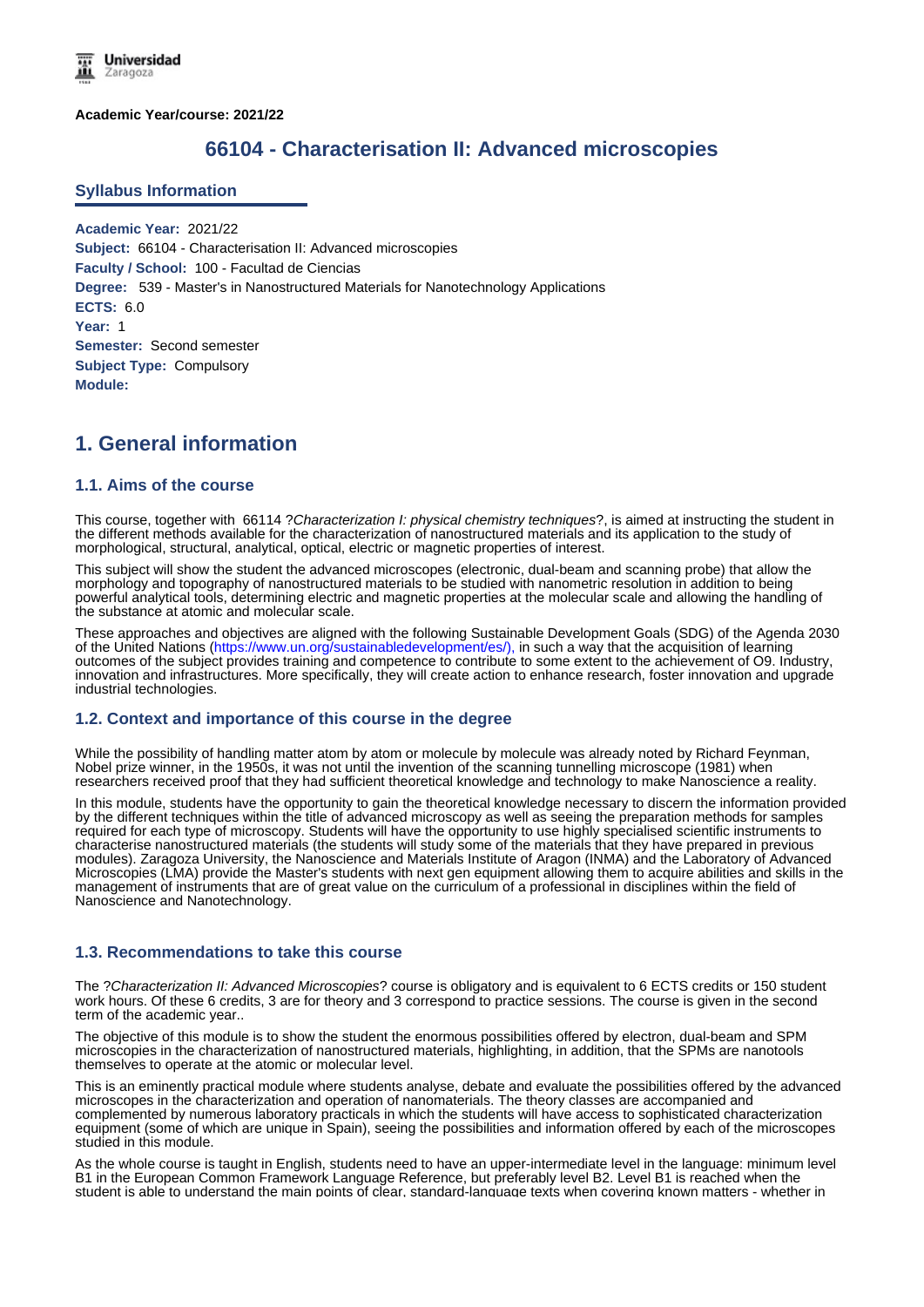student is able to understand the main points of clear, standard-language texts when covering known matters - whether in terms of work, study or leisure; when able to cope in most situations which the student encounters during a trip to places where the language is spoken; when able to write simple, coherent texts on familiar topics or those in which the student has an interest; and when able to describe experiences, happenings, wishes and ambitions as well as briefly justify opinions or explain plans. B2 is achieved when the student is able to understand the main ideas of complex texts that deal with both specific and abstract topics, even if these are technical - though within the field of specialisation; when able to communicate with native speakers with the degree of fluency and ease such that the communication takes place without effort on either side; and when able to write clear, detailed texts on diverse subjects as well as defend a point of view on general topics giving the pros and cons of the different options.

# **2. Learning goals**

### **2.1. Competences**

#### **After completing the course, the student will be competent in the following skills:**

- Identify specific phenomena and problems for which this kind of tool can provide vital information for the characterization of nanostructured materials.

Distinguish the contributions of morphological, structural, chemical, electric and magnetic nature of different advanced microscopes.

- Assess the observation difficulties linked to the resolution of the tools and the experimental conditions in which the measurements are taken.

- Design experiments to determine the composition, topography, morphology or properties of a material at nanoscale.

- Contrast the results obtained from the different chemical-physical techniques and advanced microscopes, being able to suggest a model for the molecular level organisation of the nanosystem studied.

- Handle different latest generation advanced microscopy equipment which, in turn, provides a degree of very useful experience for a professional future in the academic or research environment or in industry.

### **2.2. Learning goals**

#### **The student, in order to pass the course, will have to show her/his competence in the following skills:**

- Understand the theoretical and practical basics of electronic, SPM and "dual-beam" microscopy.

- Be able to plan experiments making use of the advanced microscopes, applying the materials preparation techniques for their observation at the nanometric scale.

- Be able to differentiate among the contributions of a morphological, structural and analytical nature at the nanometric scale based on the different microscopes.

- Identify specific phenomena and problems for which this kind of tool can provide vital information.

- Assess the observation difficulties linked to the resolution of the tools and the environmental conditions in which the measurements are taken.

- Identify the scanning probe microscopes - AFM and STM - as nanotools with which to handle the substance at the nanometric scale.

#### **2.3. Importance of learning goals**

This module aims to give the student a collection of powerful tools - under the umbrella name of advanced microscopes - for the characterization and, in some cases, for the handling at the atomic or molecular scale of nanostructured materials. In the context of the Master's, the identification of the nanostructure of materials is a key step so that students will be able to correlate by the end of the course the chemical structure and the assembly technique used in the production of a nanodevice and its architecture, morphology and molecular order, as well as the end properties of the device.

# **3. Assessment (1st and 2nd call)**

#### **3.1. Assessment tasks (description of tasks, marking system and assessment criteria)**

The student will prove that he/she has achieved the expected learning results by means of the following assessment tasks.

- For students choosing **Continuous Assessment** (attendance to at least 80% of both module lectures and practicals is required):

1. Assessment of the **3 ECTS theory credits** of the course (50% of the final mark):

a) Problem solving, exercises and questions set during the theory sessions, responded to individually by the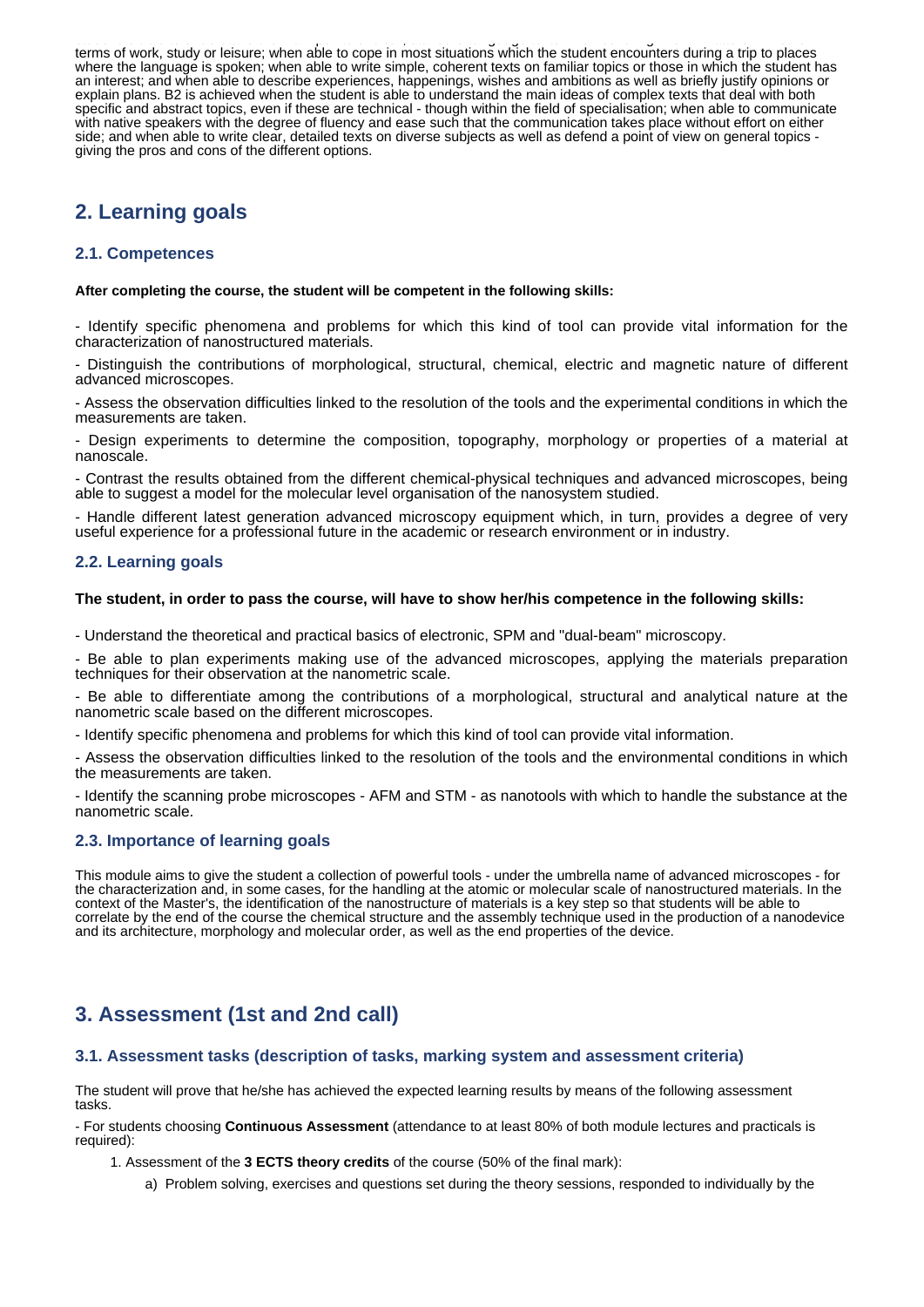student in the same classes or handed in after to the lecturer giving the class (25% of the final mark). With these questions, the student must show knowledge about electronic microscopes and SPM. Specifically, the following will be assessed: the right approach to solving the question or problem, correct solution, interpretation of the results and explanation of how the problem was solved, giving equations or graphs where necessary.

b) Monographic Report by groups (2-3 students) related to some of the topics in the syllabus which will be presented to a board of examiners (25% of the final mark). Through this report, the results of the learning process will be assessed with regard to the abilities required for the module such as bibliographic search, data interpretation, oral and written communication skills, interaction with colleagues and professionals from other areas, etc.

Specifically in the report, the following aspects will be assessed: i) structure (logical division of content); ii) quality of scientific and technical content (presentation of state of art, correct use of formulae, use of consistent arguments, and correct presentation of most important conclusions); iii) good use of bibliography (number and quality of sources consulted); iv) presentation (well written, correct and fluent use of English, care taken over style).

The following aspects are assessed in the oral presentation: i) structure (logical division of content) and good distribution of time; ii) good scientific communication (concise presentation, direct, clear and pedagogical); iii) correct use of audiovisual equipment.

#### 2. Assessment of the **3 ECTS practical credits**  (50% of the final mark):

The lecturers for the practicals will score between 1 and 10 on different aspects, depending on each specific practical, such as instrument handling skills, accuracy when performing experiments, attention to detail, ability to resolve unforeseen problems or difficulties that may arise, and/or answering questions proposed by the practical teachers which include questions on the theoretical bases on which the practicals are based as well as the analysis and interpretation of the results obtained in the laboratory.

A minimum mark of 4 out of 10 is needed in each of the three parts to pass the subject. In any case, the average over the three tasks must be at least 5 out of 10 to pass the subject. Plagiarism (the illicit copying of another person's work, especially written content, for presentation as one's own) is not allowed.

- For students that did not pass the ongoing assessment or wish to increase their mark, the **Global Assessment** comprises:

1.- Assesment of the **3 ECTS theory credits** (50% of the final mark):

a) Written test (25% of the final mark) with theory questions including: (i) topic(s) to de developed based on those given in the "brief introduction to the subject" section in this teaching manual where the complete contents are given and (ii) multiple choice and/or short answer questions, also in reference to the class course content and problem solving and exercises where the student shows knowledge regarding advanced microscopes.

b) Viva with a board of examiners of a monographic piece of work, for which a written report is also presented ( 25% of the final mark). Assessed in this report and viva (scoring between 1 and 10 or very low to very high) is the ability for bibliographic searches, correctly explaining the state of art of the topic which has been worked on, and synthesis capacity. Scientific communication skills will also be scored between 1 and 10 for these tests in which correct use of scientific language, audiovisual aids, graphs, presentation clarity, etc. is required. Both oral and written exams will take place in the language used for the course: English.

2.- Assesment of the **3 ECTS practical credits** (50% of the final mark). Firstly, there will be a multiple choice test

which must be passed before going into the laboratory. Here the judgment is on whether or not the student is ready to respect the laboratory safety norms and if the student is able to manage the instruments involved in the practical test. This is an elimination test which can only be passed with a score of 8 out of 10. This first test counts for 5% of the total for this section. Once the test is passed, the student begins the practical exam. This consists of an experiment in which the student must show the capability to plan the necessary experiments given the objectives to be achieved. These experiments must be performed adequately, correctly using the corresponding instruments (an expert will at all times be supervising and will halt the exam if this person sees that the student is endangering the equipment used or their own safety) and obtaining a series of data that the student must then interpret. This second part counts for 95% of the mark for this test.

A minimum mark of 4 out of 10 is needed in each of the three parts to pass the subject. In any case, the average over the three tasks must be at least 5 out of 10 to pass the subject. Plagiarism (the illicit copying of another person's work, especially written content, for presentation as one's own) is not allowed.

# **4. Methodology, learning tasks, syllabus and resources**

#### **4.1. Methodological overview**

The aim of this module is to provide students with knowledge on the different characterization techniques for nanostructured materials using advanced microscopy, identifying the information type provided by each method.

Therefore, following a general examination of these methods through lectures, there will be case and problem analysis activities where these principles can be observed, examined in depth, evaluated and clarified.

These lectures will be complemented by laboratory practice sessions where the students can study, observe and handle the correct instruments for the characterization of nanostructured materials. In addition, keeping up with the previous subjects in the Master's related to the production of nanosystems, in this module students will have the opportunity to characterise some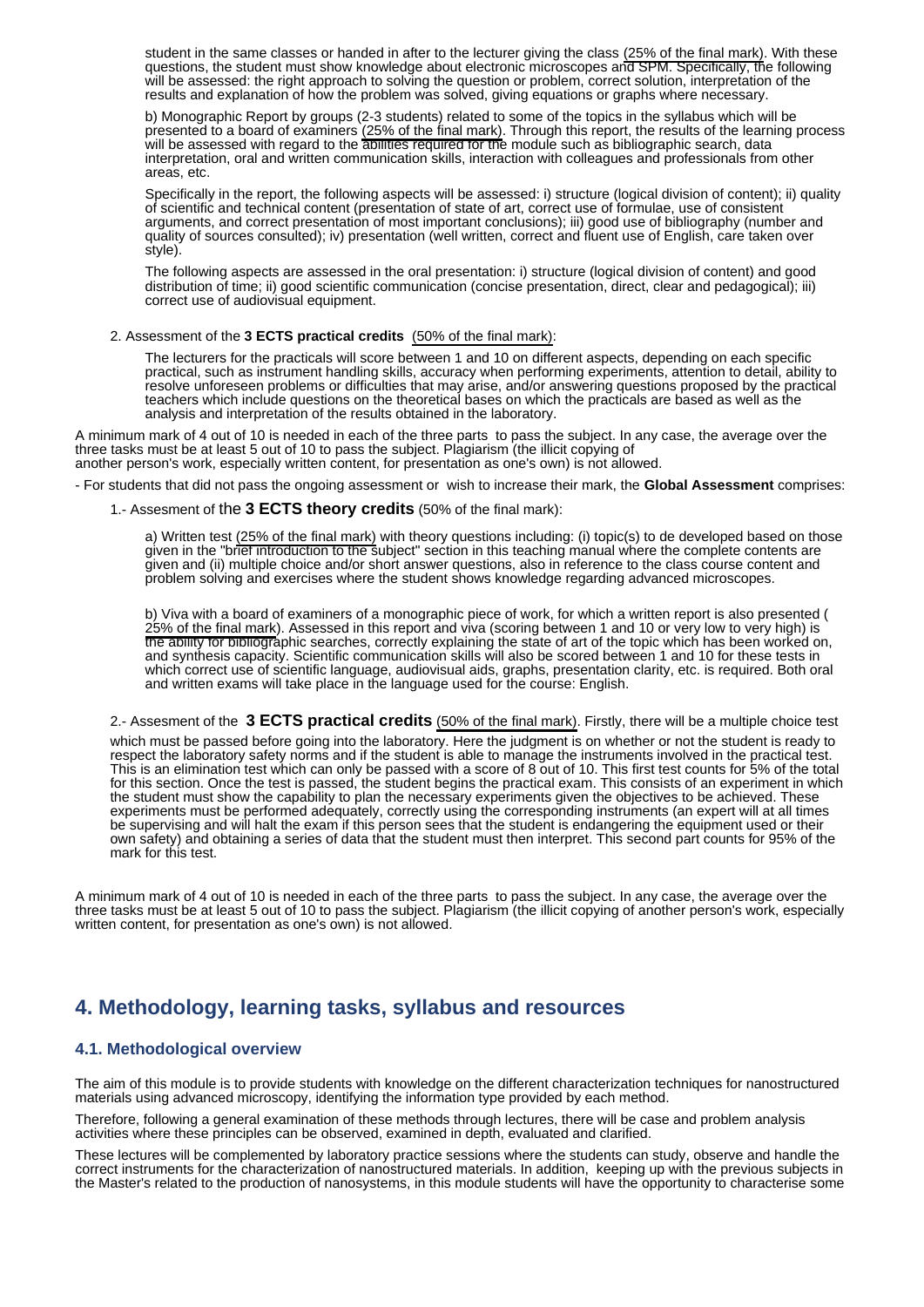of the samples they themselves have prepared.

The module will conclude with the analysis of practical cases where the lecturers will present specialised seminars studying real cases.

The methodology followed in this course is oriented towards achievement of the learning objectives. Students are expected to participate actively in the class throught the semester. Classroom materials will be available via Moodle. These include a repository of the lecture notes used in class, the description of the practicals sessions, the course syllabus, as well as other course-specific learning materials. Further information regarding the course will be provided by the coordinator of the course on the first day of class.

## **4.2. Learning tasks**

# **This is a 6 ECTS course organized as follows:**

• **Lectures (3 ECTS)**. Lecture notes will be available for the students. Each topic of the course will be presented, analysed and discussed by the lecturer through lectures of 50 minutes. The lecturers will provide the students with notes, handouts or summaries of class content prior to the beginning of the class (preferably via Moodle) along with the recommended reading for more in-depth understanding of the topic. Additionally, open forum activities on the basic concepts and their application, comparison with real developments, problem-solving and practical case studies are included in this module.

• **Laboratory Sessions (3 ECTS)**. 4 Laboratory practicals through which the student will face real problems in the characterization of nanostructured materials. Thanks to the work with their colleagues in practical groups, the students will develop group work skills. Students are provided in advance with task guidelines for each session. Other activities such as the visit to the singular facility "Advanced Microscopy Laboratory (LMA)" to see first hand the "TITAN" microscopes with subatomic resolution is planned within the course. .s to Singular Scientific Facilities may be included in this course.

• **Assignments**. At the end of every topic, each student will complete the Q&As that the lecturers give them over the course. The Q&As are to be completed individually by students and sent electronically or handed in to the lecturers. In some cases, the Q&As will be presented and openly debated during class. Here, the students must also show their oral communication skills. Students will receive a reply from the lecturers as a result of the Q&As and there will be a discussion on the areas of discrepancy in the answers. Monographic reports on specific topics proposed by the lecturers to get insight specialised aspects of the technique that have not previously been analysed in class will be assigned to groups (2-3 students). In addition, the students will elaborate an oral exposition for the presentation to the class in front of a committee.

• **Autonomous work**. Students are expected to spend about 100 hours to study theory, solve problems, prepare lab sessions, assignments and take exams.

• **Tutorials.** Teacher's office hours allow students to solve questions and discuss unclear course contents. It is advisable to come with clear and specific questions to tutorials.

**Note:** The teaching and evaluation activities will be carried out in person unless, due to COVID-19, the provisions issued by the competent authorities and by the University of Zaragoza oblige to carry out virtually.

## **4.3. Syllabus**

The course will address the following topics:

- Introduction to electron and scanning probe microscopy.
- Scanning electron microscopy.
- Transmission electron microscopy (image and diffraction).
- Analysis techniques linked to electron microscopy: energy dispersive X-ray spectroscopy and electron energy loss spectroscopy.
- Atomic and magnetic force microscopy.
- Scanning tunnelling microscopy.
- Surface spectroscopy.
- Other advanced optical microscopes: confocal and near-field.

## **4.4. Course planning and calendar**